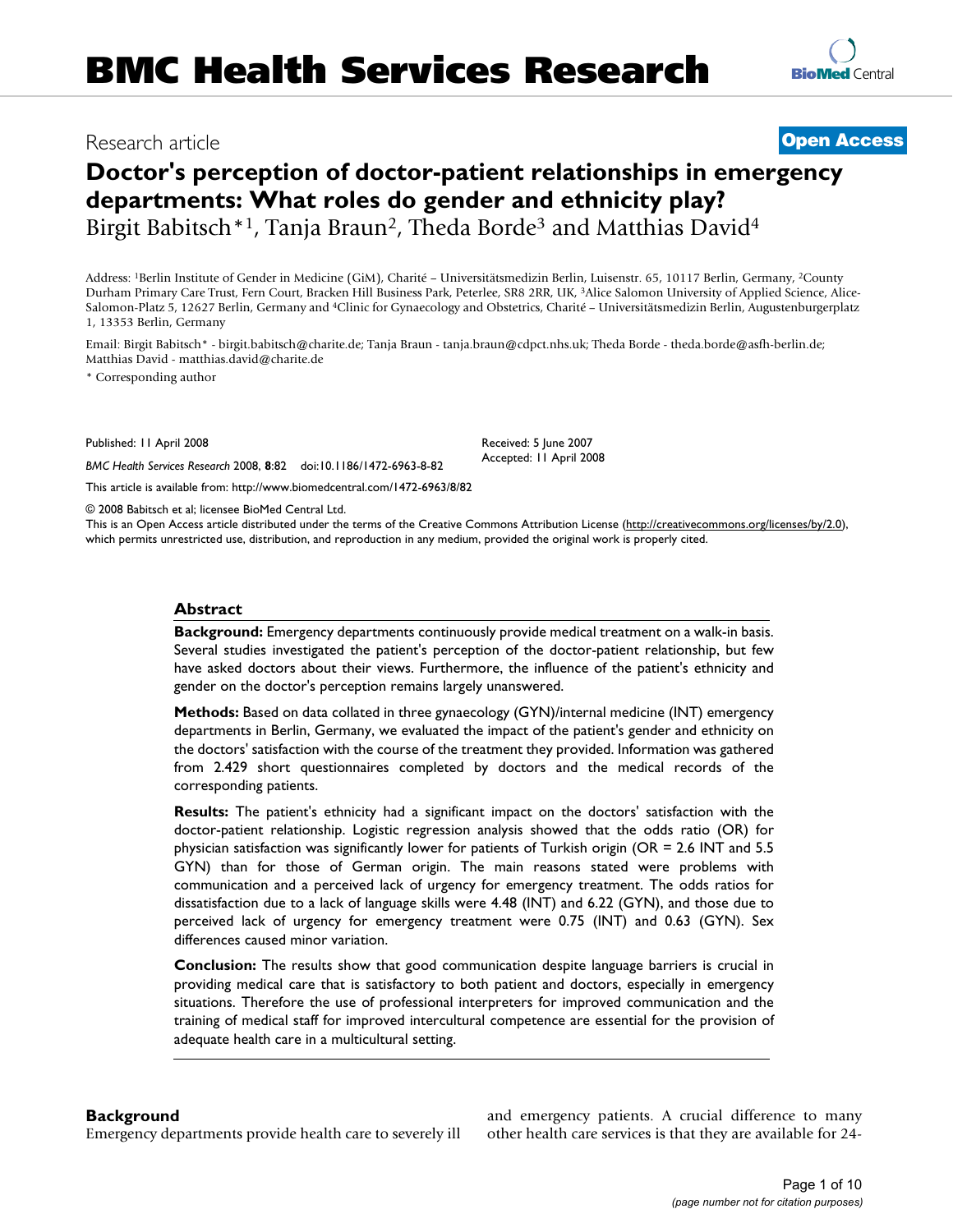hours, 7 days a week on a walk-in basis. In Germany, emergency outpatient treatment is provided by public and private hospitals with emergency departments. The utilisation of emergency services has risen worldwide [1,2] due demographic changes and increasing demand [1]. In Germany, emergency departments appear to be an access point for patients who cannot easily access other health care services [3]. Of the few German studies conducted so far, most show a disproportionately high use of emergency facilities by immigrants compared to native Germans [4,5].

Emergency doctors are subject to particularly high levels of work related stress. Causes are a high demand for treatment, time pressures and the organisational structure of the German health care system where emergency departments are the junction between primary and secondary care. Additionally, the work of emergency doctors is demanding because of patients with a wide range of problems and needs and of the urgency of many problems. Patients utilising emergency facilities feel an urgent need for treatment and expect immediate and adequate care. These perceptions have a direct impact on the demand for health care services particularily emergency services and can easily lead to organisational problems such as long waiting times.

Very few studies have investigated the satisfaction of emergency doctors with the treatment they provide [6,7] and have looked at related influence variables. So far, no study has analysed the impact of gender and/or ethnicity on the satisfaction of emergency doctors with treatment. The present study was aimed to elucidate the following questions:

1. To what extent is the emergency doctor's satisfaction with the course of treatment influenced by the patient's sex and ethnicity?

2. Which other factors lead to sex and ethnicity-specific differences in the doctor's satisfaction with the course of the treatment?

We hypothesised that sex and ethnicity of the patients have an independent effect on the doctor's satisfaction with the treatment provided. Other factors investigated include communication competence (especially language skills), the perceived urgency for emergency treatment, and the time of the day when the patient arrived at the emergency department. We expected that these factors would be partly responsible for any observed sex and ethnicity differences.

This study, which focuses on emergency service providers and variables that affect their satisfaction with doctorpatient relationships, can contribute significantly to the current research on doctor-patient relationship as well as on the patient's satisfaction.

# **Methods**

The study took place between November 2001 and April 2002 in three emergency departments for internal medicine and gynaecology in Berlin, Germany. Approval was given by the ethics committee of the Charité – Universitätsmedizin Berlin. The hospitals (Charité – Campus Virchow-Klinikum, Vivantes Klinikum am Urban, Vivantes Klinikum Neukölln) were selected because of their location in districts with a high proportion of immigrants. All hospitals are located in socially disadvantaged districts of Berlin with a lower educational status and a high rate of unemployment.

First, data from 2969 emergency consultations (50.6% of all treatments) were collected using a short questionnaire, which was to be completed by the doctors  $(N = 80)$  immediately after treatment. Questionnaire items surveyed included: the doctor's perception of the urgency for emergency treatment, the native language of the patient, the language of the patient-doctor communication, the need for and use of interpreters, and the perceived quality of the doctor-patient relationship. Secondly, the corresponding patient medical data set, which included medical case history, examination, results, diagnosis, and treatment, was gathered from the patients' medical records. Altogether at each hospital for a full month, 5872 patient records were screened. Only information from patients with German or Turkish origin, the two largest sub-groups, was further analysed. Information from patients with different other ethnic backgrounds was excluded either because the groups were very small or the heterogenity of many ethnic groups vary greatly with respect to place of origin, native language and domestic context, which make it difficult to combine them into a single group (see detailed [5]). Finally, a total of 2429 data sets were analysed.

# *Variables*

The dependent variable was the doctors' satisfaction with the course of the treatment, which was rated using a 5 grade Likert scale (very satisfactory to very unsatisfactory). Doctors who rated the course of treatment as unsatisfactory or very unsatisfactory were asked to specify the cause for their dissatisfaction. The responses were retrospectively classified into nine main categories. Likert scale responses were classified as "satisfied" (1–2) or "dissatisfied" (3–5).

Sex and ethnicity were the primary independent variables. Ethnic origin was determined based on the native language of the patient if specified, or by the name of the patient if not. In latter case three investigators with a dif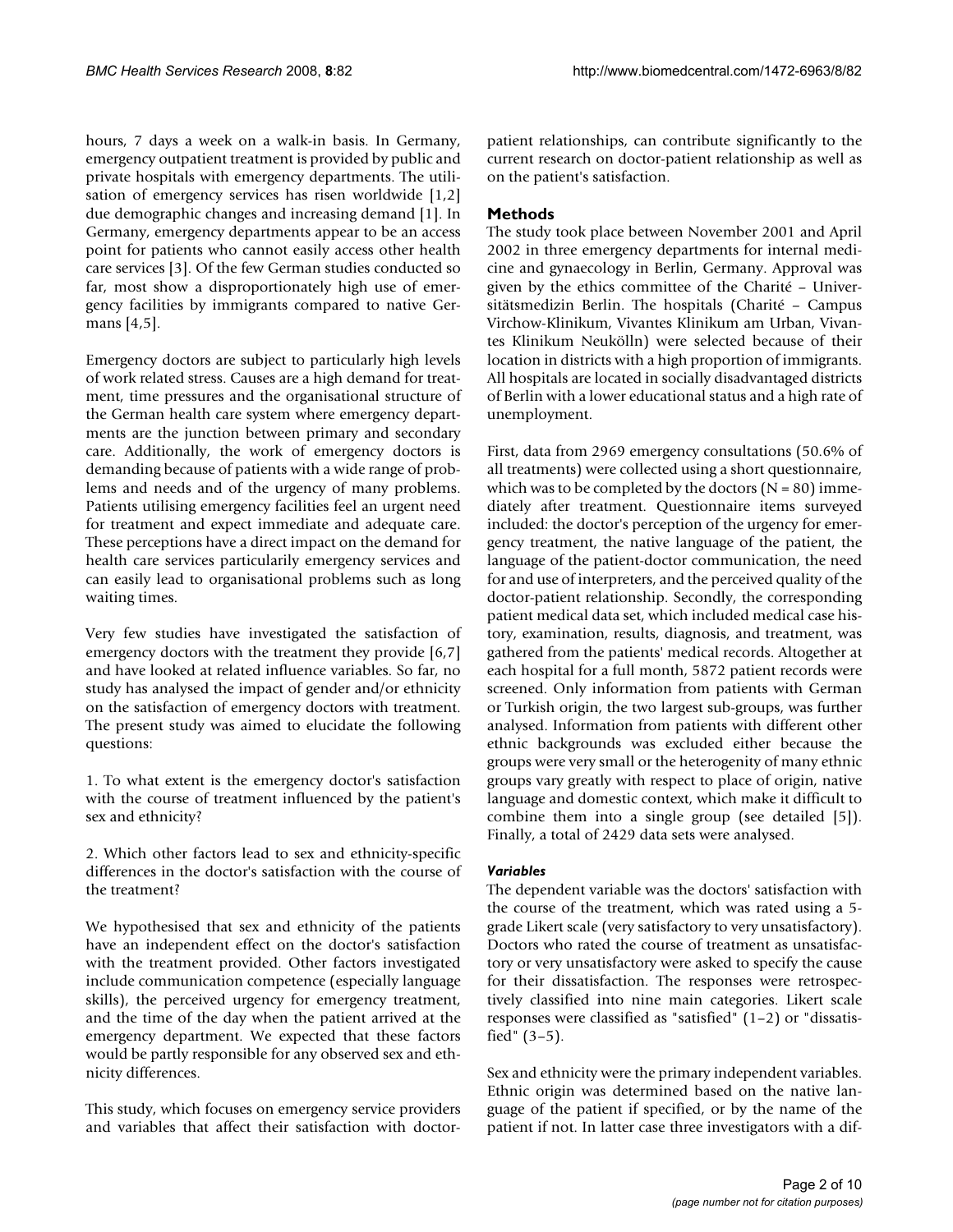ferent ethnic background (Turkish, Kurdish, and German), performed a name analysis independently using the patients' Christian and last name. In indecisive cases investigators with other ethnic backgrounds were involved and in cases of mismatch the ethnicity were kept as unknown. Especially in the Turkish population the method of name analysis has proved to be a valid approach [6].

Other variables included: utilisation characteristics (time of presentation to the emergency department, means of transportation, time since onset of complaints, urgency for emergency treatment as perceived by the doctor), patient characteristics (age, sex, postcode, health insurance company as a proxy for social status), doctor's characteristics (professional experience, sex), and aspects of the doctor-patient communication (utilisation of interpreters, quality and language of communication as a proxy for language skills, length of medical history). The quality of the communication was also graded on a Likert scale using two categories: "good" (1–2) and "poor" (3– 5). The perceived urgency of the treatment was rated by the attending doctors on a Likert scale from low (1) to high (10).

# *Statistical analysis*

All groups were stratified by sex and ethnicity as well as by type of speciality (INT or GYN). Patients were further divided into four subgroups: German women (GW), German men (GM), Turkish women (TW) and Turkish men (TM). The analysis was performed using the statistical package SPSS 14.0® for Windows.

Socio-demographic information about patients and doctors as well as selected data describing the utilisation of services were cross-tabulated by sex for patients and doctors, and by ethnicity for patients. Pearson's Chi2 test, Mann-Whitney U-test and the Kruskal-Wallis H-test were used to test for significant differences between the subgroups. The level of significance was set to  $p \le 0.05$  for all statistical tests. Bonferroni correction was applied as

#### **Table 1: Doctor's sex and occupational status**

needed. Correlation analyses were performed using the Spearman r and Pearson r.

Logistic regression analysis was used to test for dependence of the doctors' satisfaction with the course of treatment with the patient's sex and ethnicity. Two models were developed: the first model analysed the influence of the patients' sex and ethnicity, the second model looked at the patients' sex and ethnicity as well as communication competence and the urgency for emergency treatment as perceived by the doctors. A third analysis, which was performed as a stepwise forward logistic regression, analysed patient's characteristics (age, sex, ethnicity, utilisation of interpreters, type of health insurance), facility use characteristics (time of presentation, means of transportation, duration of complaints, need for emergency treatment as perceived by the doctor, administration or prescription of medication); doctor's characteristics (professional experience, sex), and aspects of doctor-patient communication (communication competence, length of medical history). Dummy variables were created if necessary. The inclusion criterion was set to  $p \leq 0.05$ .

#### **Results**

# *Socio-demographic characteristics of physicians and patients*

A total of 28.9% of INT doctors and 73.1% of GYN doctors in the emergency departments were female. Differences regarding the professional experience were found among both, female and male doctors as well as between the respective specialities (Table 1). INT female doctors were in 39.5% junior house officers, 17.0% senior house officer, 26.2% registrars and 15.2% consultants compared to 13.0% junior house officers, 36.9% senior house officer, 48.4% registrars and 1.8% consultants among male doctors. Similar differences appeared in the GYN clinics. The professional experience of INT versus GYN doctors was 20.2% vs. 14.9% junior house officers, 29.8% vs. 62.5% senior house officer, 40.2% vs. 18.1% registrars, and 5.6% vs. 1.3% consultants.

|                         | Internal Medicine <sup>1</sup> |                      |                      |                      | Gynaecology <sup>2</sup> |                    |
|-------------------------|--------------------------------|----------------------|----------------------|----------------------|--------------------------|--------------------|
|                         | Women<br>$(n = 610)$           | Men<br>$(n = 1.420)$ | All<br>$(n = 2.109)$ | Women<br>$(n = 234)$ | Men<br>$(n = 74)$        | All<br>$(n = 320)$ |
| Occupational status (%) |                                |                      |                      |                      |                          |                    |
| Junior house officers   | 39.5                           | 13.0                 | 20.2                 | 17.1                 | 8.1                      | 14.9               |
| Senior house officer    | 17.0                           | 36.9                 | 29.8                 | 58.1                 | 86.5                     | 62.5               |
| Registrars              | 26.2                           | 48.4                 | 40.2                 | 24.8                 | 0                        | 8.1                |
| Consultants             | 15.2                           | 1.8                  | 5.6                  | 0                    | 5.4                      | 1.3                |

<sup>1)</sup> Chi<sup>2</sup> = 384.6, df = 3, p < .000, <sup>2</sup>) Chi<sup>2</sup> = 41, df = 3, p < .00, Mann-Whitney-U-Test Internal Medicine: p < .001; missing values are not shown.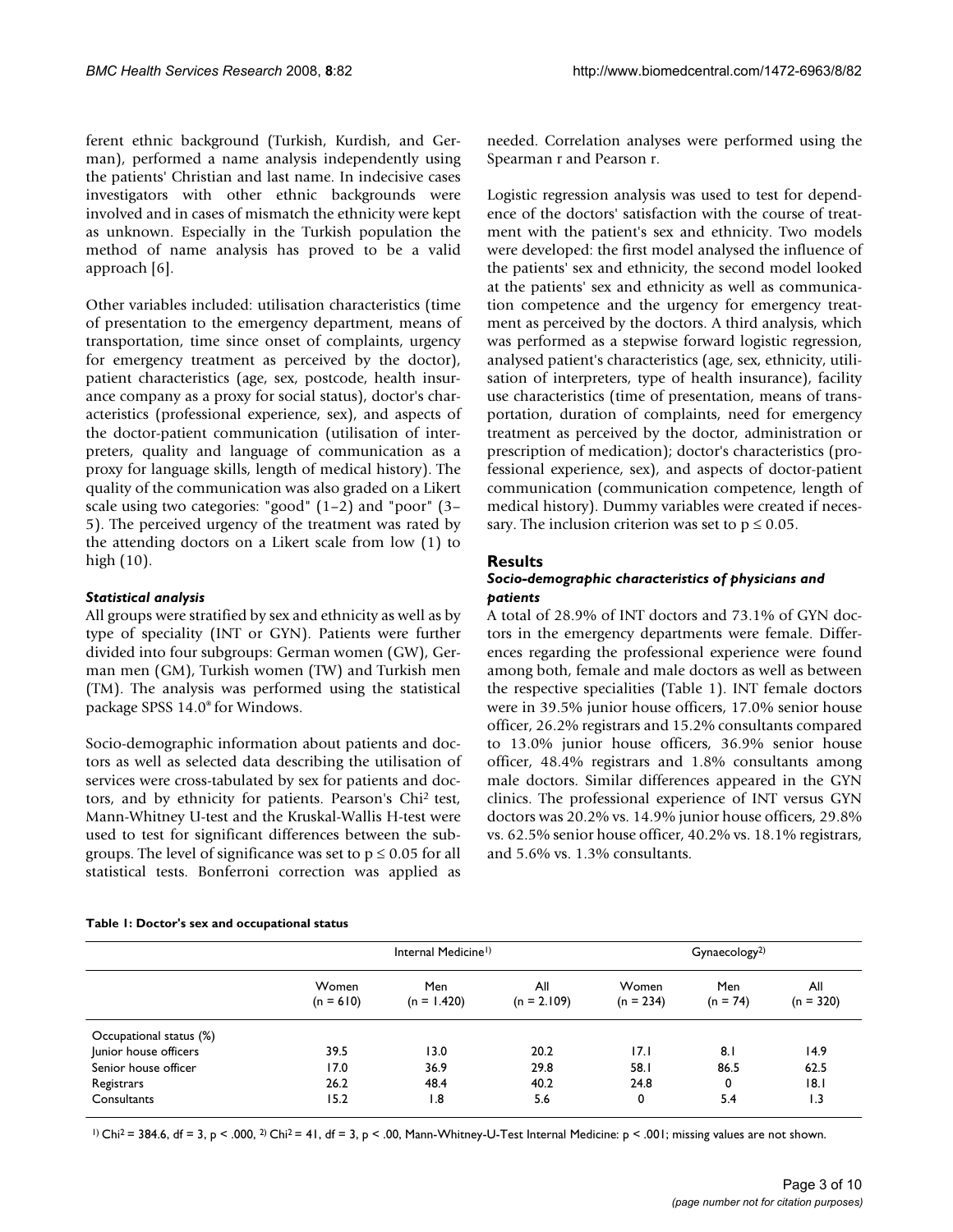|                             |                   | Gynaecology       |                          |                   |           |                   |                          |           |
|-----------------------------|-------------------|-------------------|--------------------------|-------------------|-----------|-------------------|--------------------------|-----------|
|                             | GW<br>$(n = 856)$ | TW<br>$(n = 698)$ | <b>GM</b><br>$(n = 273)$ | TM<br>$(n = 282)$ | $p^{(1)}$ | GW<br>$(n = 195)$ | <b>TW</b><br>$(n = 125)$ | $p^{(1)}$ |
| Age groups (%)              |                   |                   |                          |                   | $*$       |                   |                          | $*$       |
| 15 to 29 years              | 19.3              | 39.9              | 11.0                     | 25.2              |           | 46.2              | 61.6                     |           |
| 30 to 49 years              | 21.8              | 31.9              | 31.9                     | 44.7              |           | 39.5              | 32.8                     |           |
| 50 to 64 years              | 17.5              | 23.1              | 24.5                     | 20.9              |           | 6.7               | 5.6                      |           |
| $\geq 65$ years             | 41.2              | 4.8               | 32.5                     | 9.2               |           | 6.2               | 0                        |           |
| Health insurance (%)        |                   |                   |                          |                   | $*$       |                   |                          | n.s.      |
| Compulsory health insurance | 93.1              | 90.5              | 84.2                     | 89.0              |           | 92.8              | 92.8                     |           |
| Private health insurance    | 2.1               | 1.5               | 5.2                      | $\mathsf{I}$ .4   |           | 2.6               | 3.2                      |           |
| Coverage through welfare    | 3.6               | 7.0               | 9.2                      | 7.1               |           | 2.1               | 3.2                      |           |
| Other                       | 1.2               | $\overline{1}$ .  | $\mathsf{I}$ .4          | 2.5               |           | 2.6               | 0.8                      |           |

**Table 2: Socio-demographic characteristics of the patients**

GW = German women, GM = German men, TW = Turkish women, TM = Turkish men; <sup>1</sup>)Kruskal-Wallis test: \*\* p ≤ 0.01. \*\* p ≤ 0.001, n.s.: nonsignificant

The patients differed significantly in respect to sex and ethnicity (see Table 2). The proportion of patients of German origin was higher than of patients with Turkish origin. German patients were older. Both results reflect the proportion of immigrants and the age distribution of the German and Turkish populations in Berlin [4]. Most of the patients were members of one of the statutory or private health insurance companies. The treatment costs of a rather small percentage of 9.2% of German males, 7% of Turkish males and females, and only 3.6% of German women were covered by the welfare office.

#### *Health condition of patients*

Table 3 and 4 show the ICD10-diagnosis of INT and GYN patients with a prevalence higher than 5%. INT patients differed significantly regarding the diagnosis (see Table 3). Diseases of the circulatory system were the most important condition in German patients (24.1%) and in Turkish men (18.2%). 21.7% in Turkish women were diagnosed with Symptoms, signs and abnormal clinical and laboratory findings, not elsewhere classified. The second most frequent diagnosis for German women were diseases of the digestive system (14.8%), in Turkish

|  | Table 3: Diagnosis of the patients – Internal Medicine |
|--|--------------------------------------------------------|
|--|--------------------------------------------------------|

women diseases of the circulatory system (16.8), in German men diseases of respiratory system (14.2%), and in Turkish men mental and behavioural disorders (14.4%). GYN patients were most frequently diagnosed with pregnancy, childbirth and the puerperium or diseases of the genitourinary system (see Table 4). The differences between German and Turkish patients were not significant.

# *Utilisation of emergency outpatient services: The role of the patient sex and ethnicity*

Service utilisation differed significantly according to sex and ethnicity (Table 5). The longest interval between the onset of complaints and the utilisation of emergency services was observed in German men, and the shortest in German women. Use of private transportation was more typical for Turkish patients (men: 74.1%; women 81.0%) than for German patients (men: 51.6%; women 49.9%). Roughly one-third of all German patients reached the INT facilities via mobile intensive care units compared to 12.8% of Turkish females and 15.6% of Turkish males. These differences were smaller in the GYN groups.

|                                                                                         | GW          | TW          | GM          | ТM        |
|-----------------------------------------------------------------------------------------|-------------|-------------|-------------|-----------|
|                                                                                         | $(n = 856)$ | $(n = 698)$ | $(n = 273)$ | $(n=282)$ |
| <b>ICD 10 Diagnostic Groups (%)</b>                                                     |             |             |             |           |
| Mental and behavioural disorders                                                        | 6,0         | 9,4         | 9,5         | 14,4      |
| Diseases of the nervous system                                                          | 4.7         | 3.5         | 5,1         | 4,5       |
| Diseases of the circulatory system                                                      | 24.1        | 16.8        | 24.I        | 18,2      |
| Diseases of the respiratory system                                                      | 13,2        | 14.3        | 14,2        | 12,6      |
| Diseases of the digestive system                                                        | 14.8        | 11.7        | 12.9        | 14,2      |
| Diseases of the genitourinary system                                                    | 6,0         | 5.8         | 3.7         | 4,2       |
| Symptoms, signs and abnormal clinical and laboratory findings, not elsewhere classified | 12.3        | 21.7        | 11,5        | 16,5      |

GW = German women, GM = German men, TW = Turkish women, TM = Turkish men; Kruskal-Wallis test: p ≤ 0.001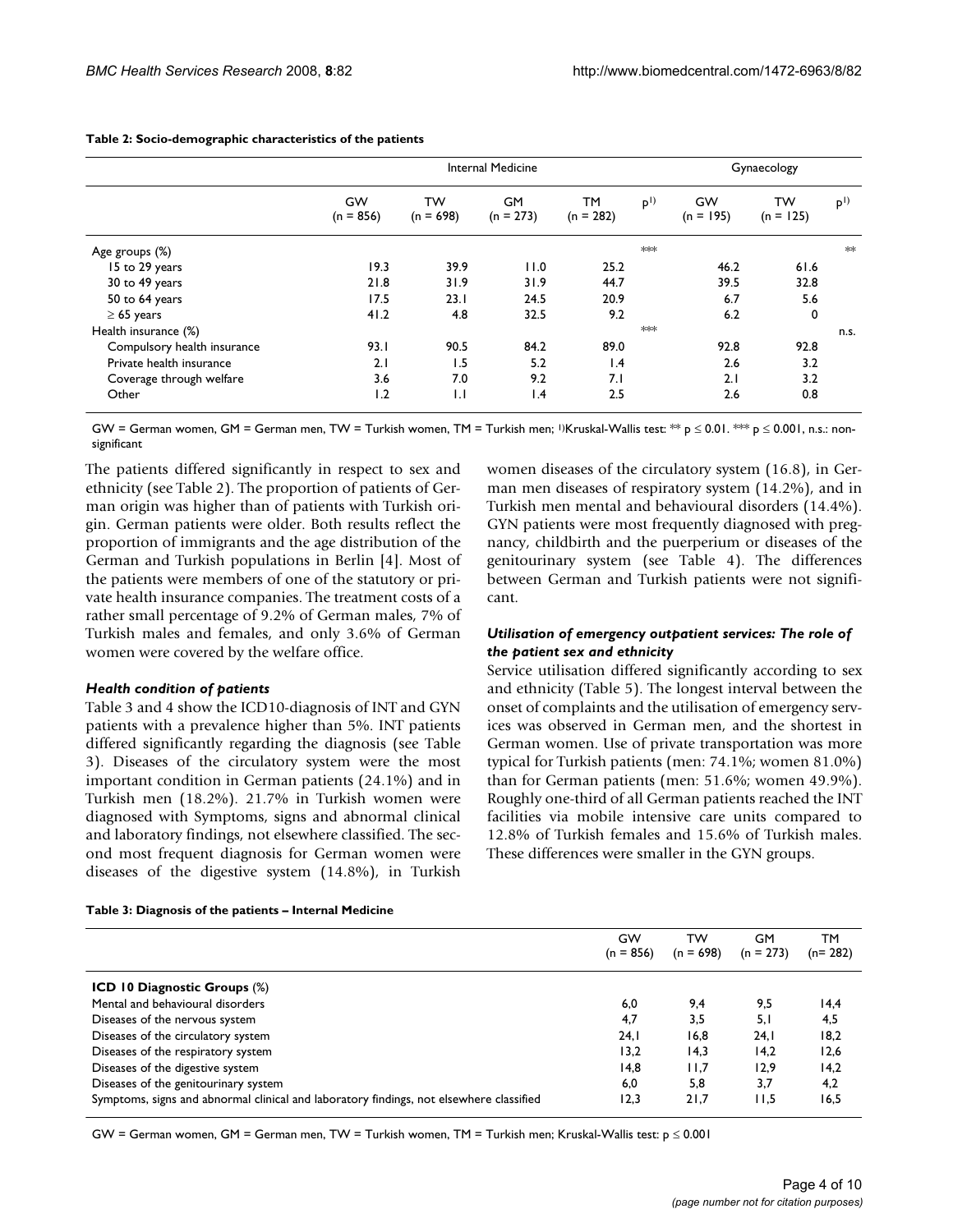**Table 4: Diagnosis of the patients – Gynaecology**

|                                                                                         | GW<br>$(n = 195)$ | TW<br>$(n = 125)$ |
|-----------------------------------------------------------------------------------------|-------------------|-------------------|
| <b>ICD 10 Diagnostic Groups (%)</b>                                                     |                   |                   |
| Pregnancy, childbirth and the puerperium                                                | 34.7              | 42.3              |
| Diseases of the genitourinary system                                                    | 30,5              | 28,5              |
| Symptoms, signs and abnormal clinical and laboratory findings, not elsewhere classified | 12,1              | 15,4              |
| Neoplasms                                                                               | 5.3               |                   |
| Others                                                                                  | 8,9               | 6. ا              |

GW = German women, TW = Turkish women, Kruskal-Wallis test: n.s.

The doctor's perception of urgency for emergency treatment was significantly lower for Turkish INT patients compared with German INT patients. The time of the day when patients arrived at the emergency department differed greatly between German and Turkish patients. Turkish patients consulted the services more frequently out-ofhours (on weekends and between 8 p.m. and 8 a.m.) than German patients. German INT patients were more often admitted to inpatient treatment than their Turkish counterparts, while there was no significant difference for inpa-

**Table 5: Emergency department utilisation characteristics**

|                                                        | Internal Medicine |                          |                          |                          |             |                   | Gynaecology       |           |  |  |
|--------------------------------------------------------|-------------------|--------------------------|--------------------------|--------------------------|-------------|-------------------|-------------------|-----------|--|--|
|                                                        | GW<br>$(n = 856)$ | <b>TW</b><br>$(n = 698)$ | <b>GM</b><br>$(n = 273)$ | <b>TM</b><br>$(n = 282)$ | $p^{(1)}$   | GW<br>$(n = 195)$ | TW<br>$(n = 125)$ | $p^{(1)}$ |  |  |
| Time since onset of complaints                         |                   |                          |                          |                          | n.s.        |                   |                   | n.s.      |  |  |
| Mean (hours)                                           | 84                | 2                        | 157                      | 123                      |             | 78                | 119               |           |  |  |
| Standard deviation                                     | 193               | 378                      | 1041                     | 490                      |             | 186               | 390               |           |  |  |
| Transportation (%)                                     |                   |                          |                          |                          | $*$         |                   |                   | n.s.      |  |  |
| Private                                                | 49.9              | 81.0                     | 51.6                     | 74.1                     |             | 88.2              | 92.8              |           |  |  |
| General ambulance service                              | 15.5              | 4.0                      | 10.6                     | 6.4                      |             | 3.1               | 1.6               |           |  |  |
| Mobile intensive care unit                             | 29.2              | 12.8                     | 34.1                     | 15.6                     |             | 5.6               | 2.4               |           |  |  |
| Emergency ambulance                                    | 5.0               | 1.5                      | 2.4                      | 3.9                      |             | 0                 | 0                 |           |  |  |
| Police                                                 | 0.1               | 0                        | 1.3                      | $\mathbf 0$              |             | $\mathbf 0$       | $\mathbf 0$       |           |  |  |
| Time of presentation (%)                               |                   |                          |                          |                          |             |                   |                   |           |  |  |
| Time of day (%)                                        |                   |                          |                          |                          | $*$         |                   |                   | n.s.      |  |  |
| $8 am - 8 pm$                                          | 70.6              | 56.0                     | 68.8                     | 49.3                     |             | 73.3              | 62.4              |           |  |  |
| $8$ pm $-8$ am                                         | 29.1              | 43.6                     | 31.2                     | 50.7                     |             | 26.7              | 37.6              |           |  |  |
| Day of week (%)                                        |                   |                          |                          |                          | $*$         |                   |                   | n.s.      |  |  |
| Weekday                                                | 66.2              | 53.8                     | 69.1                     | 55.3                     |             | 58.5              | 56.0              |           |  |  |
| Weekend                                                | 33.8              | 46.2                     | 30.9                     | 44.7                     |             | 41.5              | 44.0              |           |  |  |
| Need for emergency treatment as perceived by physician |                   |                          |                          |                          | $*$         |                   |                   | n.s.      |  |  |
| Mean                                                   | 6                 | 5                        | 6                        | 5                        |             | 5                 | 5                 |           |  |  |
| Standard deviation                                     | 3                 | $\mathbf{2}$             | 3                        | 3                        |             | $\overline{4}$    | 3                 |           |  |  |
| Need for admission (%)                                 |                   |                          |                          |                          | $*$         |                   |                   | n.s.      |  |  |
| Yes                                                    | 37.9              | 14.3                     | 42.1                     | 23.0                     |             | 17.9              | 12.8              |           |  |  |
| Medication given or prescribed                         |                   |                          |                          |                          | $*$         |                   |                   | n.s.      |  |  |
| Yes                                                    | 47,3              | 54,8                     | 42,1                     | 50,2                     |             | 43,4              | 44,9              |           |  |  |
| Need for translation (%)                               |                   |                          |                          |                          | $*$         |                   |                   | $*$       |  |  |
| Yes                                                    | 0.5               | 36.3                     | 0                        | 34.6                     |             | 1.1               | 36.3              |           |  |  |
| Interpreter <sup>2</sup> (%)                           |                   |                          |                          |                          | $*$ c $ c $ |                   |                   | **        |  |  |
| Accompanying relative/friend                           | 0.4               | 32.6                     | 0                        | 24.8                     |             | 1.0               | 33.6              |           |  |  |
| Nurse                                                  | 0.1               | 0.7                      | 0                        | 0                        |             | 0                 | 0                 |           |  |  |
| Physician                                              | 0                 | 0.4                      | 0                        | 0.4                      |             | 0                 | 2.4               |           |  |  |
| Other hospital personnel                               | 0                 | 0.7                      | 0                        | 0.4                      |             | $\mathbf 0$       | $\mathbf 0$       |           |  |  |
| Length of medical history (number of words)            |                   |                          |                          |                          | n.s.        |                   |                   | n.s.      |  |  |
| Mean                                                   | $\overline{13}$   | 12                       | 12                       | $\mathbf{H}$             |             | 12                | 4                 |           |  |  |
| Standard deviation                                     | 9                 | 7                        | 8                        | 7                        |             | 8                 | 8                 |           |  |  |

GW = German women, GM= German men, TW = Turkish women, TM = Turkish men; <sup>1)</sup>Kruskal-Wallis test; \*\* p ≤ 0.01, \*\*\* p ≤ 0.001; 2)Differences in percentages results from missing values.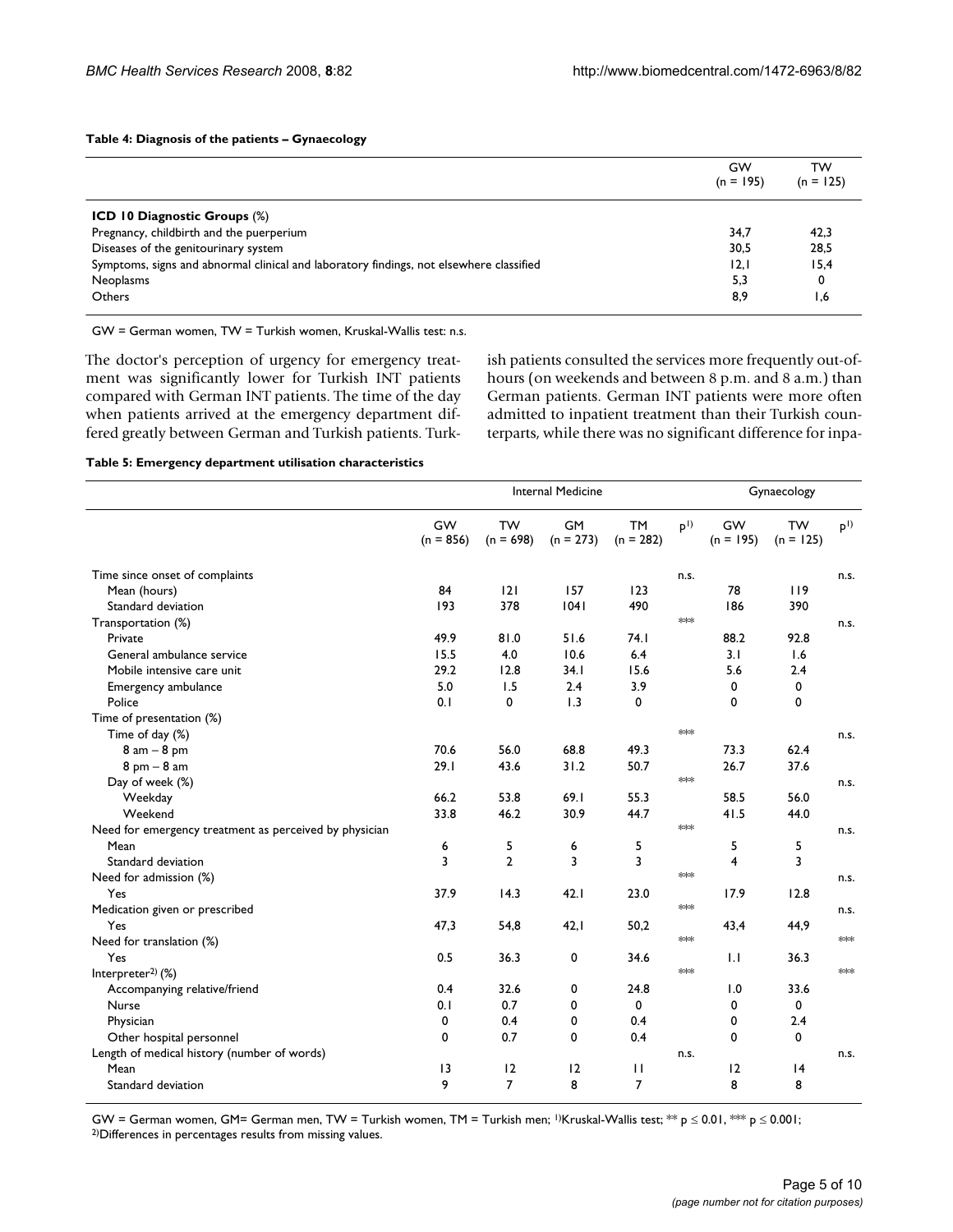tient admissions in the gynaecological emergency departments. About 50% of all patients received or were prescribed at least one medication. The administration or prescription of medication was significantly higher in Turkish INT patients compared with German patients. There was no ethnic difference regarding medication in gynaecological cases. Almost all consultations were held in German. Language interpretation – usually by a nonprofessional interpreter (e.g. family member) – was used in one-third of the consultations with Turkish patients.

# *Impact of gender and ethnicity on doctors' satisfaction with the course of treatment*

The doctors' satisfaction with the course of treatment differed significantly in relation to the doctor's sex and professional experience. In the INT emergency departments, female doctors were less satisfied with the course of treatment than their male colleagues (10.8% vs. 14.5%,  $p <$ .05). Specialists and senior doctors more frequently rated their satisfaction with treatment as poor. These differences were less pronounced in the GYN clinics.

The doctors' satisfaction with the course of treatment was lower when attending Turkish patients than with German patients (Figure 1). Overall, 17% and 19% of doctors were dissatisfied with the course of treatment when attending Turkish women and men, respectively, compared to dissatisfaction rates of 9% and 12% with German women and men. The doctors experienced communication problems in one-third of their encounters with Turkish patients. Doctors' satisfaction with the course of treatment



# Figure 1

**Effect of patient sex and ethnicity on the satisfaction of doctors with the doctor-patient relationship (in %)**. GW = German women, GM= German men, TW = Turkish women, TM = Turkish men <sup>1</sup>) Kruskal-Wallis-Test and median test:  $p \leq 0.01$ .

also showed sex-related variations: male doctors were more frequently dissatisfied than female doctors. The male patient/female doctor dyad (M/F) resulted in the highest proportion of treatment dissatisfaction (17.2% compared to 8.9% for F/F, 7.3% for F/M and 9.0% for M/ M). A significant difference was only found within the German patient sample ( $p \le 0.001$ ). Similar results were found for specified communication problems.

The main reasons stated as a cause for the doctors' dissatisfaction were the patients' "unwillingness to cooperate/ communicate" and "inadequate communication competence (mostly based on lacking language skills"). These responses differed according to the patient's sex and ethnicity (see Table 6), but not according to the doctors' sex and professional experience. The main reason for doctors' dissatisfaction with German patients was "patient unwillingness to cooperate/communicate", whereas languagerelated communication problems dominated on the Turkish side. The second most frequent reason for dissatisfaction with treatment of German male patients was excessive alcohol consumption.

Furthermore, the bivariate analysis showed a strong positive correlation between doctors' satisfaction and good communication ( $r = .69$ ), and a weak negative correlation between the lack of urgency for emergency treatment as perceived by the doctors  $(r = -.12)$ . These trends were observed in all subgroups.

#### *Multivariate analysis*

Different models were tested by logistic regression analysis to determine the effects of various factors on the doctors' satisfaction with the course of treatment (see Table 7). The first model (M1) analysing patient age, sex and ethnicity showed that male sex ( $OR = 1.40$ ) and Turkish ethnicity (OR = 2.61) increased the probability of doctors' dissatisfaction; this effect was stronger in GYN emergency departments (OR = 5.52) than in INT emergency departments. Model 2 (M2), which additionally evaluated communication problems and the need for emergency treatment as perceived by the doctor, showed the greatest impact through communication problems (OR = 5.28 in INT and 4.07 in GYN) and the lack of urgency for emergency treatment as perceived by the doctors ( $OR = 0.75$  in INT and 0.71 in GYN). Consequently, a high perceived need for emergency treatment reduced the probability of doctors' dissatisfaction. The last model (M3) evaluated the following variables in a stepwise forward logistic regression analysis: patient age, sex and ethnicity, utilisation of interpreter, type of health insurance, time of presentation, means of transportation, duration of complaints, need for emergency treatment as perceived by the doctor, doctor's professional experience and sex, communication competence and length of medical history.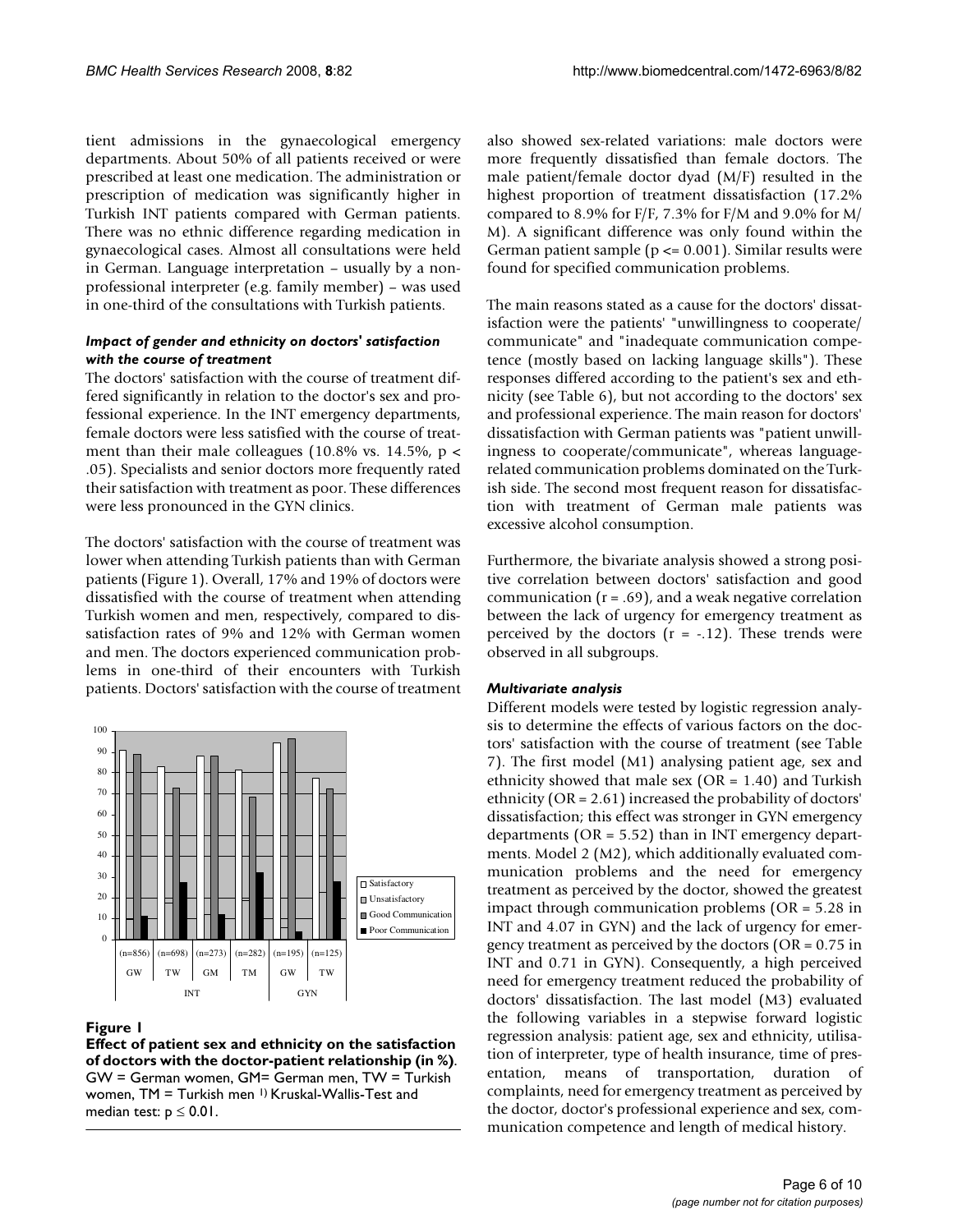| <b>Internal Medicine</b>        |           | M I)            |                 |           | $M2$ <sup>I</sup> ) |         |           |                 |        |
|---------------------------------|-----------|-----------------|-----------------|-----------|---------------------|---------|-----------|-----------------|--------|
|                                 | <b>OR</b> |                 | 95% CI          | <b>OR</b> |                     | 95% CI  | <b>OR</b> |                 | 95% CI |
| Age                             | $1.01***$ | 1.01            | 1.02            | 1.00      | 0.99                | 1.01    | -#-       | -#-             | -#-    |
| Gender                          | $1.40*$   | 1.00            | 1.95            | 1.35      | 0.90                | 2.02    | -#-       | -#-             | -#-    |
| Ethnicity                       | $2.61***$ | 1.70            | 4.02            | 0.89      | 0.52                | 1.50    | -#-       | -#-             | -#-    |
| Gender * Ethnicity              | 0.78      | 0.45            | 1.36            | .90       | 0.46                | 1.79    | -#-       | -#-             | -#-    |
| Communication competence        | _*_       | $\cdot$         | $\mathcal{K}_-$ | 5.28***   | 4.34                | 6.43    | 4.48***   | 3.34            | 6.01   |
| Need for emergency treatment 3) | _*_       | $\mathcal{K}_-$ | $\mathcal{R}_-$ | $0.75***$ | 0.70                | 0.81    | $0.75***$ | 0.67            | 0.83   |
| Doctor's $sex4$                 | _*_       | $\mathcal{R}_-$ | $\mathcal{R}_-$ | $\ast$    | $\ast$              | $\cdot$ | $0.50**$  | 0.30            | 0.85   |
| Health insurance <sup>5)</sup>  | _*_       | $\ast$          | .∗.             | $\cdot$   | $\ast$              | $\ast$  | $3.05**$  | 1.31            | 7.11   |
| Nagelkerke r <sup>2</sup>       | .03       |                 |                 | .41       |                     |         | .33       |                 |        |
| Gynaecology                     |           | M  <sup>1</sup> |                 |           | $M2$ <sup>1)</sup>  |         |           | M3 <sup>2</sup> |        |
|                                 | <b>OR</b> |                 | 95% CI          | <b>OR</b> |                     | 95% CI  | <b>OR</b> |                 | 95% CI |
| Age                             | 1.03      | 0.99            | 1.05            | 1.01      | 0.97                | 1.04    | -#-       | -#-             | -#-    |
| Ethnicity                       | 5.52***   | 2.50            | 12.17           | 1.87      | 0.71                | 4.94    | -#-       | -#-             | -#-    |
| Communication competence        | _*_       | $\cdot$         | _*_             | 4.07***   | 2.52                | 6.56    | $6.22***$ | 2.84            | 13.62  |
| Need for emergency treatment 3) | _*_       | $\mathcal{R}_-$ | _*_             | $0.71***$ | 0.60                | 0.84    | $0.63***$ | 0.55            | 0.81   |
| Duration of complaints          | $-$       | $\mathcal{H}_-$ | _*_             | $\ast$    | _*_                 | $\cdot$ | 1.00      | 1.00            | 1.02   |
| Nagelkerke r <sup>2</sup>       | .13       |                 |                 | .46       |                     |         | .50       |                 |        |

**Table 7: Multivariate analysis of factors influencing doctors' satisfaction with doctor-patient relationship (logistic regression) using three models (M1, M2, M3)**

1) Dependent variable: satisfaction with doctor-patient relationship (reference category: "dissatisfied");

2) Stepwise logistic regression, only significant results are shown; <sup>3)</sup> Need for emergency treatment as perceived by the physician, <sup>4)</sup> Reference

category: female; 5) Reference category: health insurance not paid by the welfare office

OR – Odds Ratio; CI – Confidence Interval

 $*$  p  $\leq$  .05;  $^{**}$  p  $\leq$  .01;  $^{**}$  p  $\leq$  .001;  $-*$ - not included in the model; -#- included, but non-significant

Communication problems (OR = 4.48), perceived lack of urgency for emergency treatment (OR = 0.75), doctor's sex (OR = 0.50) and health insurance coverage through welfare (OR = 3.05) were significant predictors of the doctors dissatisfaction in the INT subgroups. Communication problems (OR = 6.22) and the perceived lack of need for emergency treatment ( $OR = 0.63$ ) were the most important predictors within the GYN subgroups.

#### **Discussion**

The results of the present study demonstrate that the doctors' satisfaction with doctor-patient relationships correlate with sex and ethnicity; however, when communication problems are taken into account, the relevance of these factors disappears. Further analysis showed that socioeconomic differences between the groups (group 1: doctors satisfied with the course of treat-

|  |  | Table 6: Reasons for doctor's dissatisfaction with doctor-patient relationship |  |
|--|--|--------------------------------------------------------------------------------|--|
|--|--|--------------------------------------------------------------------------------|--|

|                                                 |                  | Gynaecology      |                  |                  |                  |                  |
|-------------------------------------------------|------------------|------------------|------------------|------------------|------------------|------------------|
| Categories (%)                                  | GW<br>$(n = 43)$ | TW<br>$(n = 25)$ | GM<br>$(n = 47)$ | TM<br>$(n = 32)$ | GW<br>$(n = 10)$ | TW<br>$(n = 13)$ |
| Patient unwillingness to cooperate/communicate  | 62.4             | 4.0              | 40.4             | 18.8             | 50.0             | 0                |
| Patient alcohol abuse                           | 7.0              | 0                | 27.7             | 6.3              | 0                | 0                |
| Difficult patient                               | 11.6             | 24.0             | 10.6             | 3.1              | 10.0             | 15.4             |
| Communication problems                          | 2.3              | 40.0             | 0                | 34.4             | 0                | 38.5             |
| Inappropriate utilisation of emergency services | 2.3              | 16.0             | 10.0             | 12.5             | 30.0             | 23.1             |
| Too little time                                 | 4.7              | 0                | 0                | 3.1              | 0                | 0                |
| Adequate treatment not possible                 | 0                | 4.0              | 4.3              | 6.3              | 10.0             | 7.7              |
| Psychosocial problems                           | 0                | 0                | 2.1              | 0                | 0                | 0                |
| Other reasons                                   | 9.3              | 12.0             | 4.3              | 15.6             | 0                | 15.4             |

GW = German women, GM = German men, TW = Turkish women, TM = Turkish men; Kruskal-Wallis test, Internal Medicine: p ≤ 0.01; Gynaecology: n.s.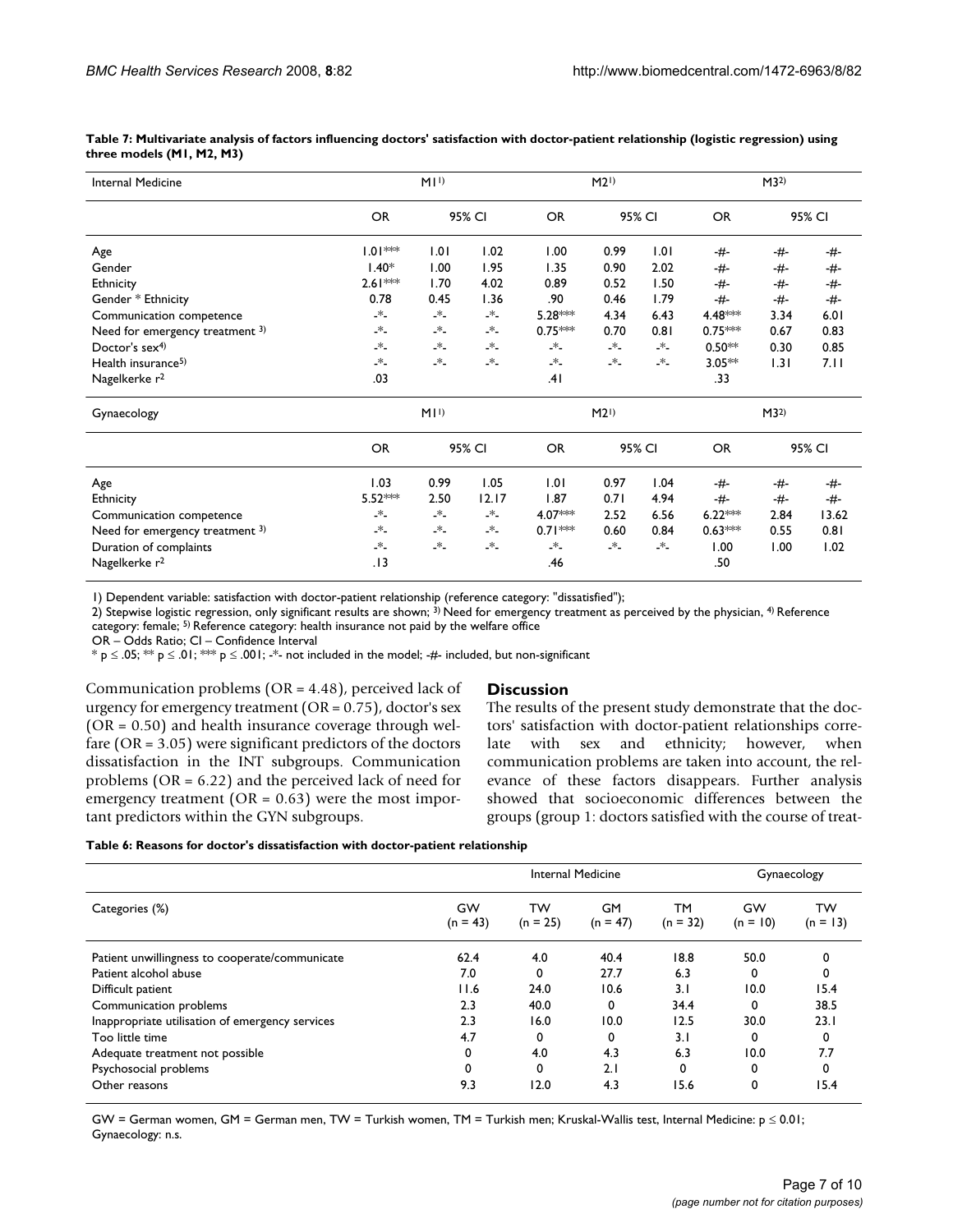ment vs. group 2: doctors dissatisfied with the course of treatment) were minor and do not account for the presented results. So far, only few studies have explored the doctor-patient relationship and the impact of gender and ethnicity on it from the doctor's point of view [7,8]. Competence in the official language plays a major role in health care. In a systematic review, Anderson et al. [9] demonstrated that in multicultural healthcare systems the inability to communicate with healthcare providers creates barriers to access, undermines trust in the quality of medical care and decreases patient compliance (see also [10]). Since approximately 20% to 50% of Turkish immigrants living in Germany have only very basic German language skills, they are at risk to encounter these problems. The present study confirms that communication problems do indeed influence doctors' satisfaction with the doctor-patient relationship, and that they are the principal cause of doctors' dissatisfaction.

Patient-physician communication plays a crucial role for an improved patient health status and compliance as well as for the patients' satisfaction and can be regarded as a mediator of health care quality and patient safety ([11]). A recent systematic review [11] highlighted that communication intervention in the group of physicians yield significant improvements in the communication behaviour. Interventions physician are more likely to ask open-ended questions, to express empathy, to provide reassurance, and to provide information to patients. However, the findings regarding interventions in the group of patients are mixed, showing only partly an improvement in information providing behaviour or patient involvement.

Ethnic differences in communication patterns during doctor-patient encounters were demonstrated in different studies (see [12,13]). Immigrants from non-Western countries, in particular, faced shorter consultation times and a stronger hierarchy. The present study provides a rough analysis of communication problems. Comparison of the length of written medical histories did not reveal any significant differences between German and Turkish patients.

Gender dyads have been analysed in several studies [14- 16]. Some investigators detected gender differences in verbal and non-verbal behaviour of physicians. For example, affective behaviour, such as empathy, emotional support, and encouragement, is more pronounced in female doctors. Differences in gender composition were also found in this study; interestingly, these were relevant only in the German sample. The reasons for this are speculative: the relatively high proportion of German males under the influence of alcohol was the second most common reason of doctors' dissatisfaction with the consultation.

Studies focusing on the role of interpreters in health care support the importance of language skills for adequate and high-quality health care. Language skills are crucial, but knowledge about cultural practices and specific needs of immigrants are equally important [17-19]. Fernandez et al. [20] showed a positive impact on the patient's perception of health care when doctors are able to communicate in the patient's native language. Non-professional interpreters (e.g. family members and hospital staff) can hardly fulfil these requirements [17]. Hultsjö & Hjelm [8], who studied nurses working in emergency departments, stress the impact of communication problems on the course of treatment and the need for the provision of qualified medical interpreters in health care. They concluded that intercultural communication skills are crucial for health care professionals. The effect of integrating interpreters into the medical system was also analysed by Harmsen et al. [17] in Netherlands. A randomised control study showed that an improved understanding between physicians and immigrants (Moroccan and Turkish) on both sides could be achieved through intercultural communication training. Especially in the context of emergency health care, proper understanding of the patient's complaints and needs plays a predominant role in the provision of satisfactory treatment.

So far, the German health care system has not adequately responded to immigrant health care needs and qualified interpreters are rarely provided by health care services. A recent study performed by the consumer protection agency of the states of North-Rhine/Westphalia and Rhineland-Palatinate [21] demonstrated that German hospitals provide insufficient support to patients with language barriers. The present study confirms these results. None of the participating hospitals provided professional interpretation. Little improvement of language-related communications barriers can be achieved under such circumstances.

Hudelson [18] identified the following sources of communication problems and misunderstandings: (1) misconceptions about the patient's health problem; (2) unrealistic expectations of the clinical encounter; and (3) differences in verbal and non-verbal communication styles. In emergency outpatient services, communication takes place under pressure due to the acute condition of the patient and the high work-related strain on the doctor; often accompanied by problems related to the organisational structure of emergences departments. Under these conditions, a higher frequency of misunderstandings is very likely, even in patients with a good command of the language (in this case, German). These misunderstandings can lower the satisfaction of both patients [7,18] and doctors, as the present study shows. Moreover, misunderstandings can also increase the risk of misdiagnosis and of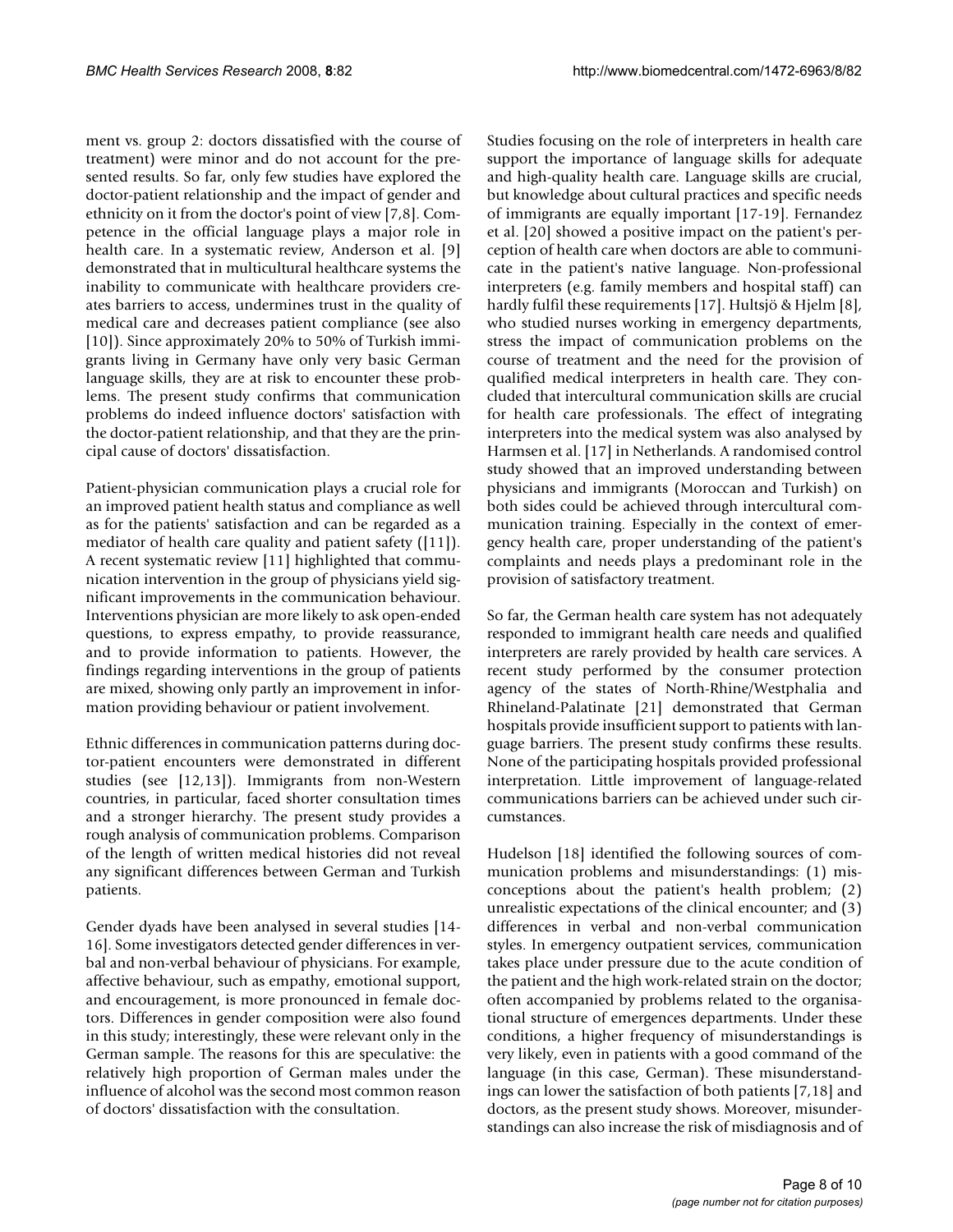inappropriate or unnecessary treatment [17]. Murphy [22] showed that inappropriate utilisation of emergency departments can have a negative impact on the doctorpatient-relationship, leading to conflicts and misunderstandings. Our results support these findings.

The data analysis of the present study does have several limitations. Due to the instruments used, only limited information existed regarding the doctor-patient relationship as perceived by the doctor and regarding potential influence variables, such as professional experience. Since working conditions and work strain in the two doctors' groups were comparable, we assumed that these variables would not have a major impact on the outcome variable. Several still unanswered questions should be investigated in more detail, including the effect of the doctor's ethnicity on his or her satisfaction with the consultation and the doctor-patient relationship as well as the effect of organisational circumstances on the doctors' satisfaction with the consultation. Further analysis should explore the role of ethnicity on communication patterns and the interactions between doctors and patients in more depth, integrating the impact on outcome of health care and using existing evidence-based frameworks, such as the Four Habits Model [23] for clarification and explanation.

# **Conclusion**

Language barriers in emergency departments have a negative impact on the doctor-patient relationship as well as on the doctors' satisfaction with the consultation. Essential prerequisites to ensure culturally competent health care have been developed and include the consideration and acceptance of cultural differences and the use of professional interpreters [7,18,24,25]. However, most health care facilities in Germany [5,24], including emergency departments, do not fulfil these requirements. To improve this situation the needs of patients and professionals ought to be considered and changes in the structure and management of emergency departments are required The following specific measure are recommended:

1. Patients:

• Provision of easily accessible, multilingual information about the health care system, and therein specific therapeutic and psychosocial facilities aimed at immigrants,

• Availability and accessibility of professional medical interpreters

2. Doctors

• Development and provision of intercultural communication courses for medical students

• Intercultural awareness training for professionals in emergency departments including: cultural differences in health seeking behaviour, complaints and symptom presentation, coping strategies, and cooperation with professional interpreters

• Awareness raising among emergency department doctors about their role as gate-keepers of care for immigrant patients

3. Emergency departments

• Ethnic monitoring by the emergency departments including: Recording of ethnicity as a quality indicator, recruitment of ethnic minority personnel, resourcing and management of emergency departments to meet the needs of immigrant patients (e.g. provision of multimedia and multilingual information, signposts, and interpreters).

# **Competing interests**

The author(s) declare that they have no competing interests.

# **Authors' contributions**

All authors contributed to the study. TB, ThB and MD made substantial contributions to study conception, design and data acquisition. BB performed the data analysis and drafted the manuscript. All authors read and approved the final manuscript

# **Acknowledgements**

The study was funded by the Federal Ministry of Education and Research (Grant No. 01GL0009).

#### **References**

- 1. Burchardi C, Angstwurm M, Endres S: **[Diagnosespektrum in einer](http://www.ncbi.nlm.nih.gov/entrez/query.fcgi?cmd=Retrieve&db=PubMed&dopt=Abstract&list_uids=11732098) [Internalen Notaufnahme \[Spectrum of diagnoses in an inter](http://www.ncbi.nlm.nih.gov/entrez/query.fcgi?cmd=Retrieve&db=PubMed&dopt=Abstract&list_uids=11732098)[nal medicine emergency unit\].](http://www.ncbi.nlm.nih.gov/entrez/query.fcgi?cmd=Retrieve&db=PubMed&dopt=Abstract&list_uids=11732098)** *Der Internist* 2001, **42:**1462-64.
- 2. Sempere-Selva T, Peiro S, Sendra-Pina P, Martínez-Espín C, López-Aguilera I: **[Inappropriate use of an accident and emergency](http://www.ncbi.nlm.nih.gov/entrez/query.fcgi?cmd=Retrieve&db=PubMed&dopt=Abstract&list_uids=11385325) [department: Magnitude, associated factors, and reasons – an](http://www.ncbi.nlm.nih.gov/entrez/query.fcgi?cmd=Retrieve&db=PubMed&dopt=Abstract&list_uids=11385325) [approach with explicit criteria.](http://www.ncbi.nlm.nih.gov/entrez/query.fcgi?cmd=Retrieve&db=PubMed&dopt=Abstract&list_uids=11385325)** *Annals of Emergency Medicine* 2001, **37:**568-77.
- 3. David M, Schwartau I, Pant HA, Borde T: **[Emergency outpatient](http://www.ncbi.nlm.nih.gov/entrez/query.fcgi?cmd=Retrieve&db=PubMed&dopt=Abstract&list_uids=17091058) [services in the city of Berlin: factors for appropriate use and](http://www.ncbi.nlm.nih.gov/entrez/query.fcgi?cmd=Retrieve&db=PubMed&dopt=Abstract&list_uids=17091058) [predictors for hospital admission.](http://www.ncbi.nlm.nih.gov/entrez/query.fcgi?cmd=Retrieve&db=PubMed&dopt=Abstract&list_uids=17091058)** *European Journal of Emergency Medicine* 2006, **13:**352-357.
- 4. David M, Pette G, Kentenich H: **Unterschiedliche Inanspruchnahme einer gynäkologischen Notfallambulanz durch deutsche Patientinnen und Migrantinnen [Different utilization of a gynecological emergency department by German and immigrant patients].** *Geburtshilfe und Frauenheilkunde* 1998, **58:**319-23.
- 5. Borde T, Braun T, David T: **Unterschiede in der Inanspruchnahme klinischer Notfallambulanzen durch deutsche Patienten/innen und Migranten/innen [Difference in utilization of emergency departments by German and immigrant patients].** In *Schlussbericht für das BMBF [Final report]* Berlin; 2003.
- 6. Spallek J, Kaatsch P, Spix C, Ulusoy N, Zeeb H, Razum O: **[Namens](http://www.ncbi.nlm.nih.gov/entrez/query.fcgi?cmd=Retrieve&db=PubMed&dopt=Abstract&list_uids=17099826)[basierte Identifizierung von Fällen mit türkischer Herkunft](http://www.ncbi.nlm.nih.gov/entrez/query.fcgi?cmd=Retrieve&db=PubMed&dopt=Abstract&list_uids=17099826) [im Kinderkrebsregister Mainz \[Name-based identification of](http://www.ncbi.nlm.nih.gov/entrez/query.fcgi?cmd=Retrieve&db=PubMed&dopt=Abstract&list_uids=17099826)**